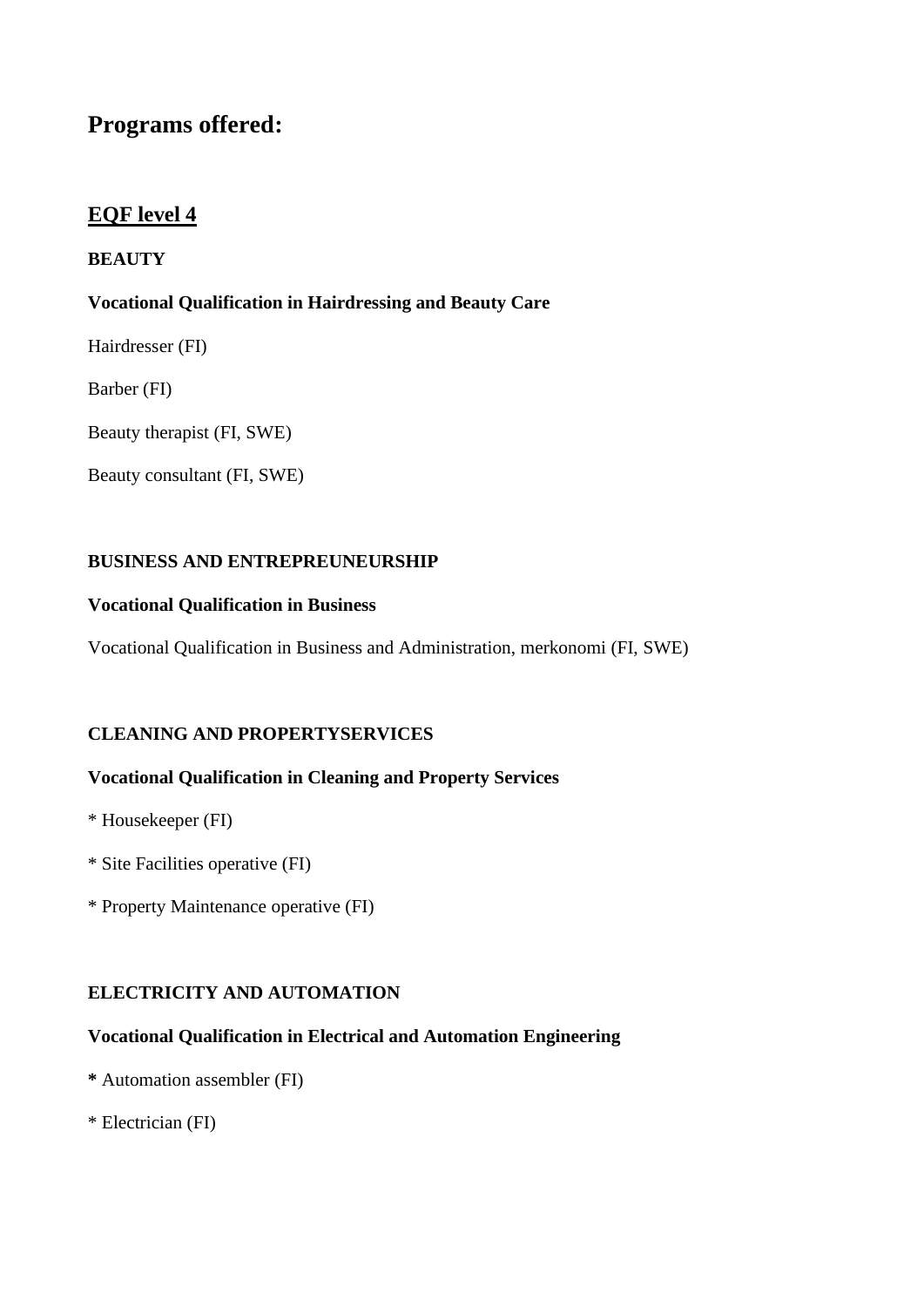### **FASHION AND TEXTILE**

### **Vocational Qualification in Crafts and Design**

\* Dressmaker – Artesan (FI)

### **TOURISM AND HOSPITALITY**

#### **Vocational Qualification in Tourism Industry**

\* Tourism activities organiser (FI)

\* Receptionist (FI, SWE)

#### **Restaurant and Catering services**

**\*** Cook (FI, SWE, ENG)

\* Waiter/Waitress (FI, SWE, ENG)

### **MECHANICAL ENGINEERING AND PRODUCTION TECHNOLOGY**

#### **Vocational qualification in Mechanical Engineering and Production Technology**

### \* Plater-welder (FI, ENG)

\* Machinist (FI, ENG)

\* Mechanical Fitter (FI, ENG)

#### **MEDIA, ICT and COMMUNICATION**

### **Vocational Qualification in Media and Visual Expression**

\* Media service provider (FI, SWE)

## **Vocational Qualification in Information and Communications Technology**

**\*** Datanome (FI, SWE)

## **Vocational Qualification in Information and Telecommunication Technology**

\* Electronics assembler (FI)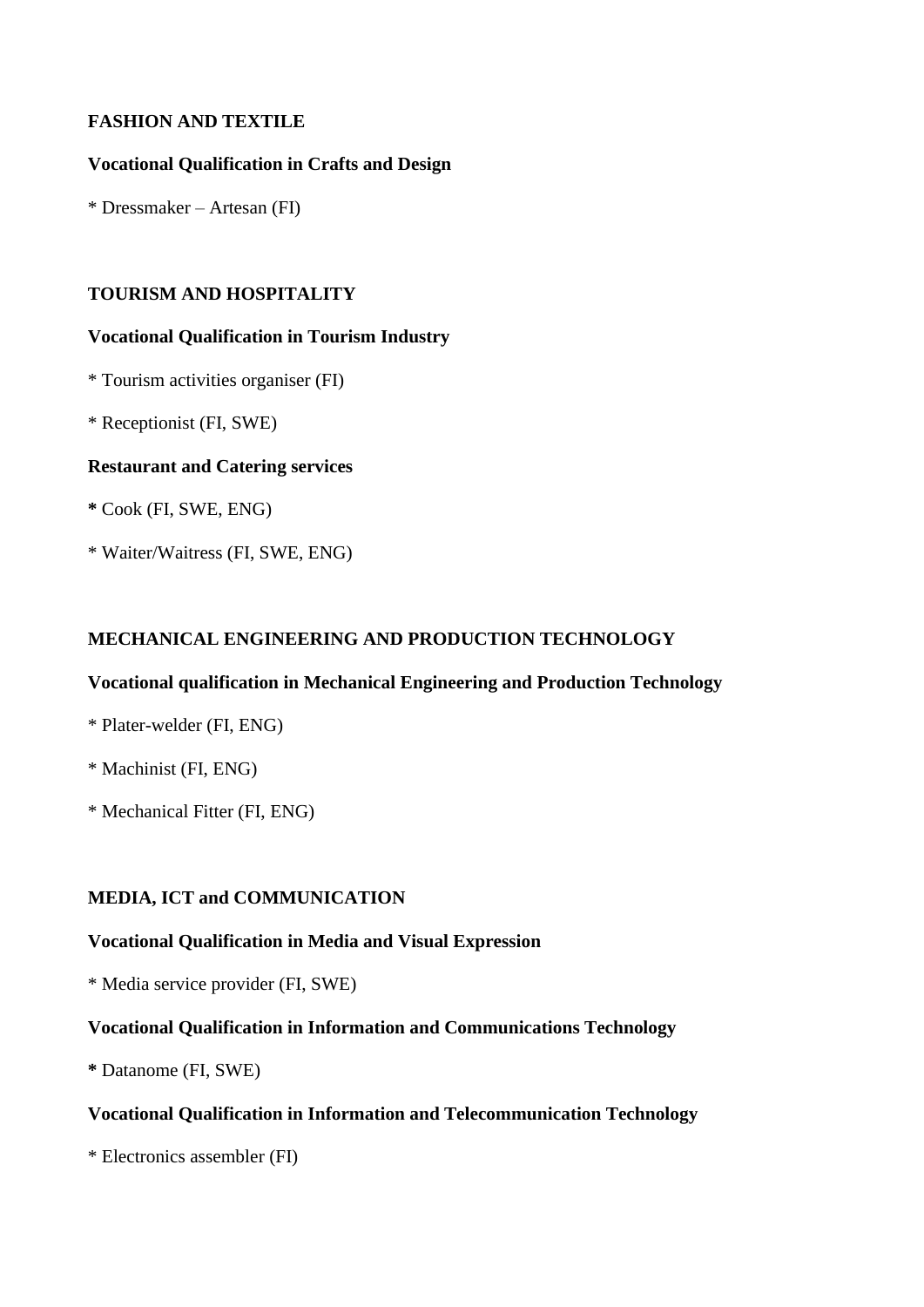\* ICT technician (FI)

### **SAFETY AND SECURITY**

#### **Vocational Qualification in Safety and Security**

**\*** Security officer (FI, SWE)

#### **VEHICLES**

#### **Vocational Qualification in Vehicle Technology**

\* Vehicle Mechanic (FI)

### **WELFARE AND HEALTH**

#### **Vocational Qualification in Social and Health Care**

### **\* Practical Nurse (with specialization fields as below (FI, SWE)**

- elderly people and rehabilitation
- medical foot care
- education and care of children and young people
- mental health and substance abuse welfare work
- medical care and care
- dental care
- care for the disabled

#### **CONSTRUCTION AND BUILDING MAINTENANCE**

### **Vocational qualification in construction (FI)**

- \* Construction builder
- \* Earthmover operator